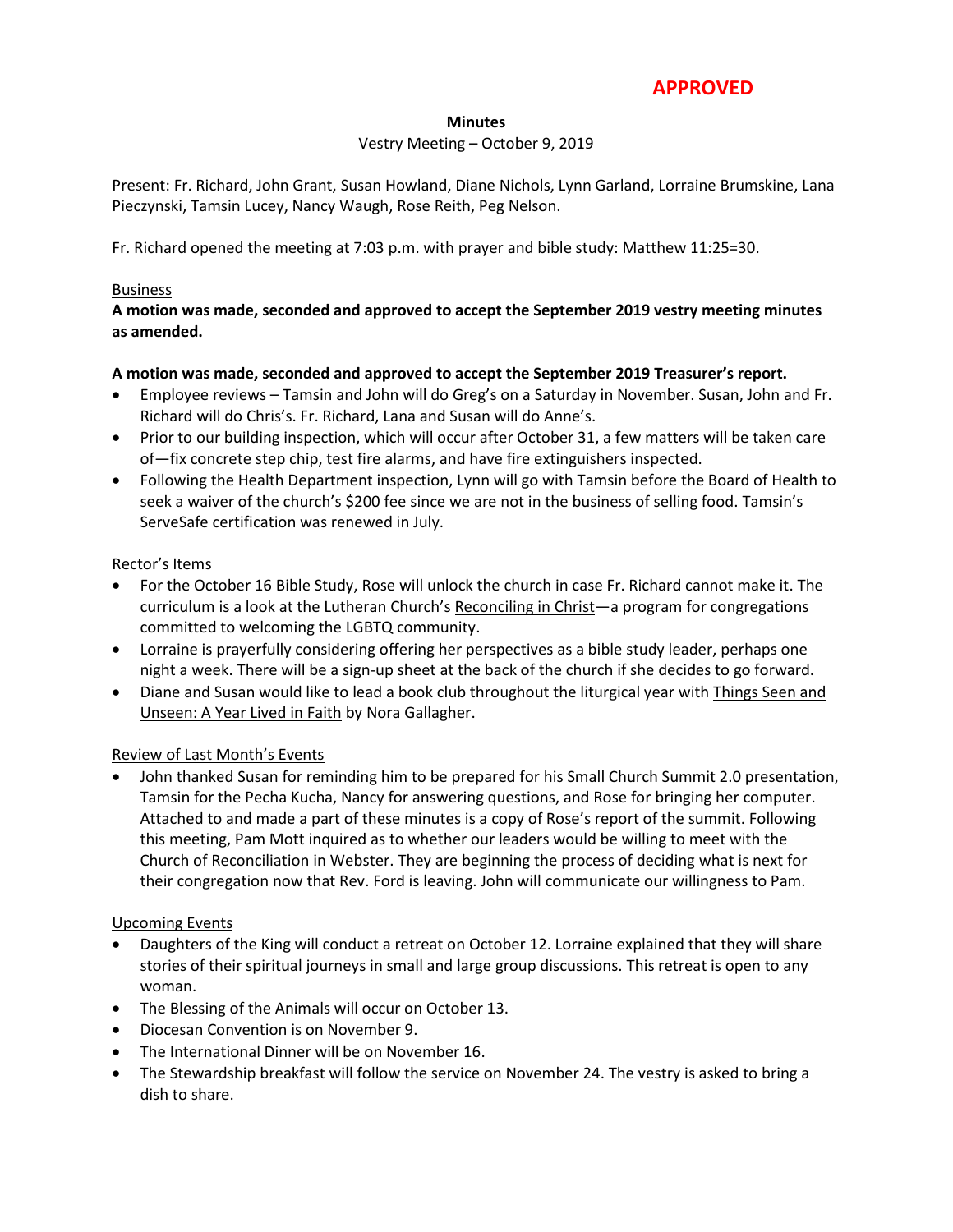#### Building & Grounds

- New batteries have been put into the thermostats, and Jean will reprogram each unit.
- The sign post for the Episcopal Church sign will be relocated to the turn in the ramp.
- By email Susan provided a summary of the architect's preliminary report on making the undercroft handicap accessible. A copy is attached to and made a part of these minutes. Tamsin stated that, if nothing else can be done downstairs, at least the bathrooms should be renovated.

#### Lawn Mowing

- Tamsin stated that we need a volunteer to coordinate the lawn mowing schedule in 2020.
- John received approval from the vestry to have the lawn mower looked at to determine the extent of damage caused when it hit a pipe. Lynn provided John with a name of a person who will come to the church to look it over.
- Greg will take care of snowblowing again. Only sand will be used on the foyer steps.

#### Covenant Update (from the MMR)

- Susan and Diane have completed their review of the Rector's LOA and will submit it to the editors by the end of October.
- John and Lana are tweaking some of the wording in the Vestry Responsibilities section.
- Tamsin and Nancy are working on a complete rewrite of the Congregants' Responsibilities section.
- Richard and Lorraine will work on the Rector's Responsibilities portion.

Two remaining benches have been poured and will be set in place in the memorial garden.

Closing prayer – Prayer for the Parish Meeting adjourned at 9:25 PM Next Vestry Meeting November 13, 2019 @ 7:00 PM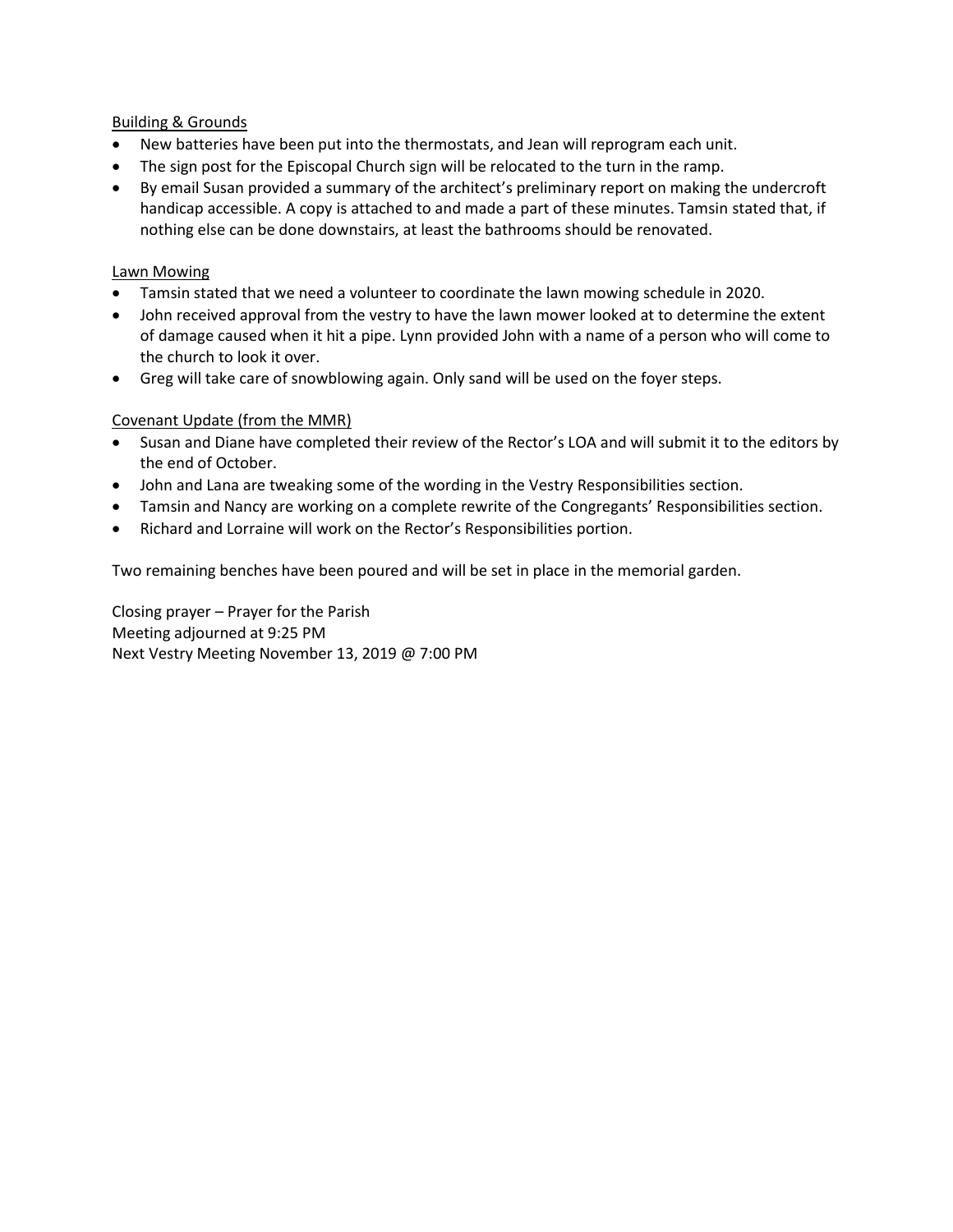Update on Dixon Salo Architects

The architects are working with P&P Construction who will give bids for the possible uses of the classroom wing.

We are waiting for the full written report, but in advance of the report I met with Neil Dixon and Bob from P&P last week at the church and can "unofficially" report the following: The major issue for **changing the use** of the space: handicap accessibility

### **#1 Access into the Classroom Wing**

- Not possible:
	- $\circ$  a driveway at the left hand side (Undercroft entrance) of the church to the back of the church and parking; grade is too steep and would go off the bank.
	- o a handicap accessible walkway on the left side (Undercroft entrance) of the church around to the back: grade is too steep; according to Bob we would be over the bank.
- Possible:
	- $\circ$  an exterior elevator on the right side of the parish hall (Dr. Stagias side) going down to the classroom wing exterior door near the fire escape. Although this might be a possible solution I think this is probably not affordable.
	- o I brought Bob and Neil into the foyer, a space they are not looking at, and offered an alternate handicap entrance solution. The foyer could become a common space with all the doors locking off the foyer. Install a stair chair in the stairwell leading to the classroom wing. The staircase is wide enough to do this. Neil thought this would pass code; Bob was not sure.

#### **#2 Inside the Classroom Wing**

- To **change the use** of the classroom wing it would have to be brought up to code. At a minimum:
	- o Bathrooms
	- o ALL of the doors (and there are 12) would have to be widened at a cost of about \$2,500 per door

#### **The possible good news:**

 I asked Neil for a "candid" verbal report from his meeting with Casey Burlingame (The building inspector) and Bill Cantell (The code enforcement officer). Neil said the meeting went very well and was cordial. He specifically asked them about having a food pantry in the classroom wing. They said they would consider that an extension of our mission and **not** a "Change of Use". He asked if that would still be the case if another "entity" actually ran the food pantry and they said that would still be in keeping with our mission. If this is the case, we could rent to FoodShare making any necessary modifications to accommodate their use, but the space would not need to be brought to code. At least the way I understand it today. We will have to see once the report is submitted.

There you have it for now. Susan

10.1.19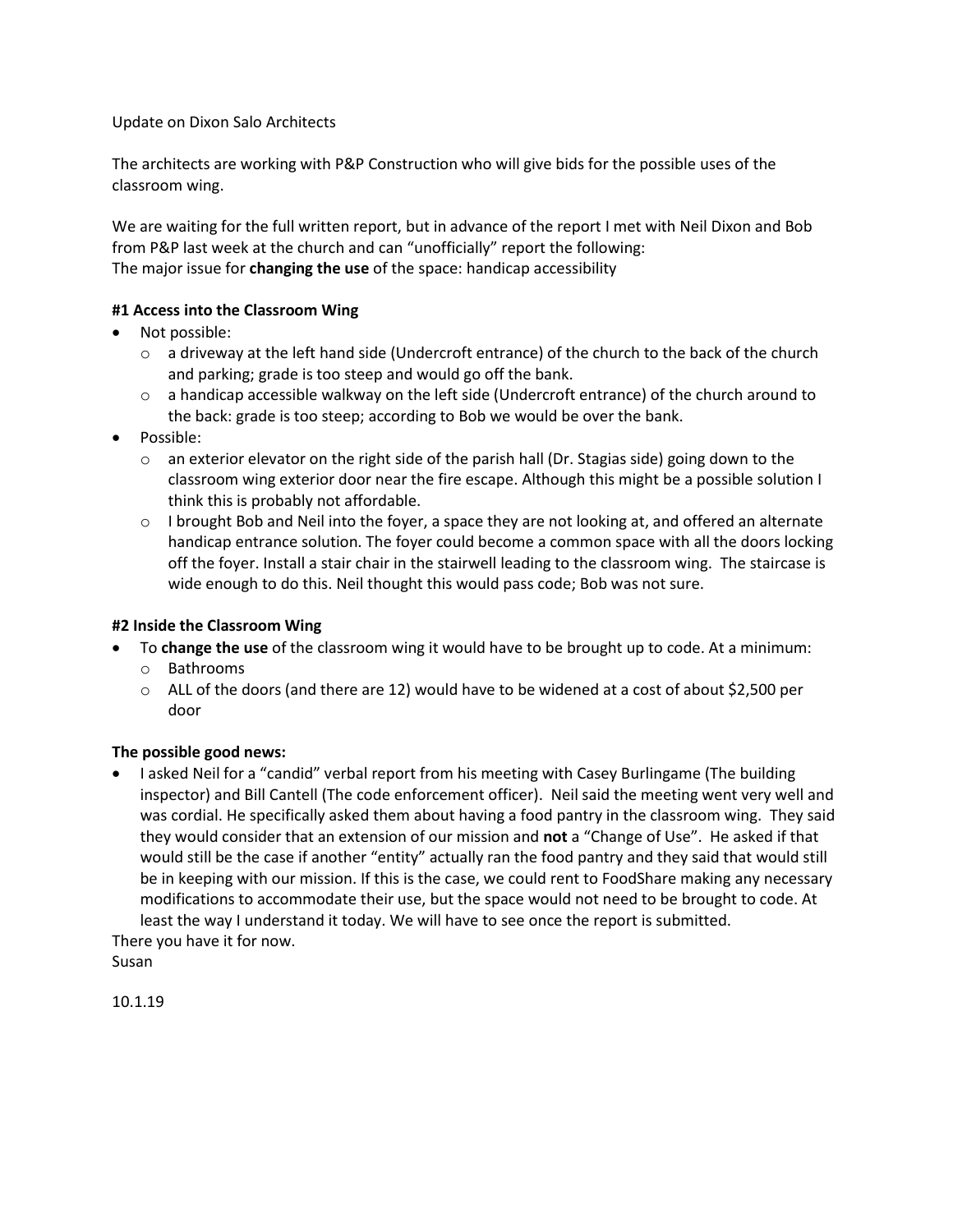# Small Church Summit 2.0: Going Deeper, Moving forward

Information - Conversation - Inspiration - Action - Openness to God's transformation

We<br>kome to the Small Church Summit 2.0! Based on conversations and suggestion cards from the first Small<br>Church Summit, we are continuing the conversation in hopes of you being able to offer inspiration to each other<br>No q

|  | $9 - 9 - 30$ |  |  |
|--|--------------|--|--|
|  |              |  |  |

 $12:45-3$ 

Opening - get your coffee and find a small group! Feel free to write or draw on the newsprint as the day emerges.<br>Luke 8:4-15: What's the soil like at your church?

like  $\mathbb{R}\times\mathbb{R}^3$ . S. What's the soil like at your church?<br>
We fixed at your church?<br>
S. When a great cross games and people from two mater town came to him, he said in a parable.<sup>4-></sup>A sower went<br>
out to some his se

#### 9:30-10 Introduction, Movement and song Take breaks as you need them!

 $10 - 12$ Videos/presentations;

Values presentations.<br>
10-10:45: Video: what makes your parish "sing"? What is your "why". Unpack "what how<br>
why" briefly. If you were to tell someone what your "why" is, what would you say? (You Tube<br>
Amazing Grace Break

11-12 Beth Ringdal: What rings true? What are some of the challenging things we are being called to address? (Bethany Ringdal https://www.youtube.com/watch?v=q-9G-IJTGA0)

Finding Your why

#### $12 - 12 - 45$ Lunch

Afternoon videos and presentations

12-45 - 1:45: Part time pastor; full time ministry in the small church: Ashfield and Southbridge

1:45 - 2:30 What is needed that we have not tried before? Are there things you keep assuming or trying that really are no longer working? How might you do something differently to keep the "plant" growing? What more do you want to know? https://www.youtube.com/watch?v=zfwOM814J48

2:30 - 3 Coaching in parish teams - finding focus and movement forward (with lingering if anyone wants further conversation)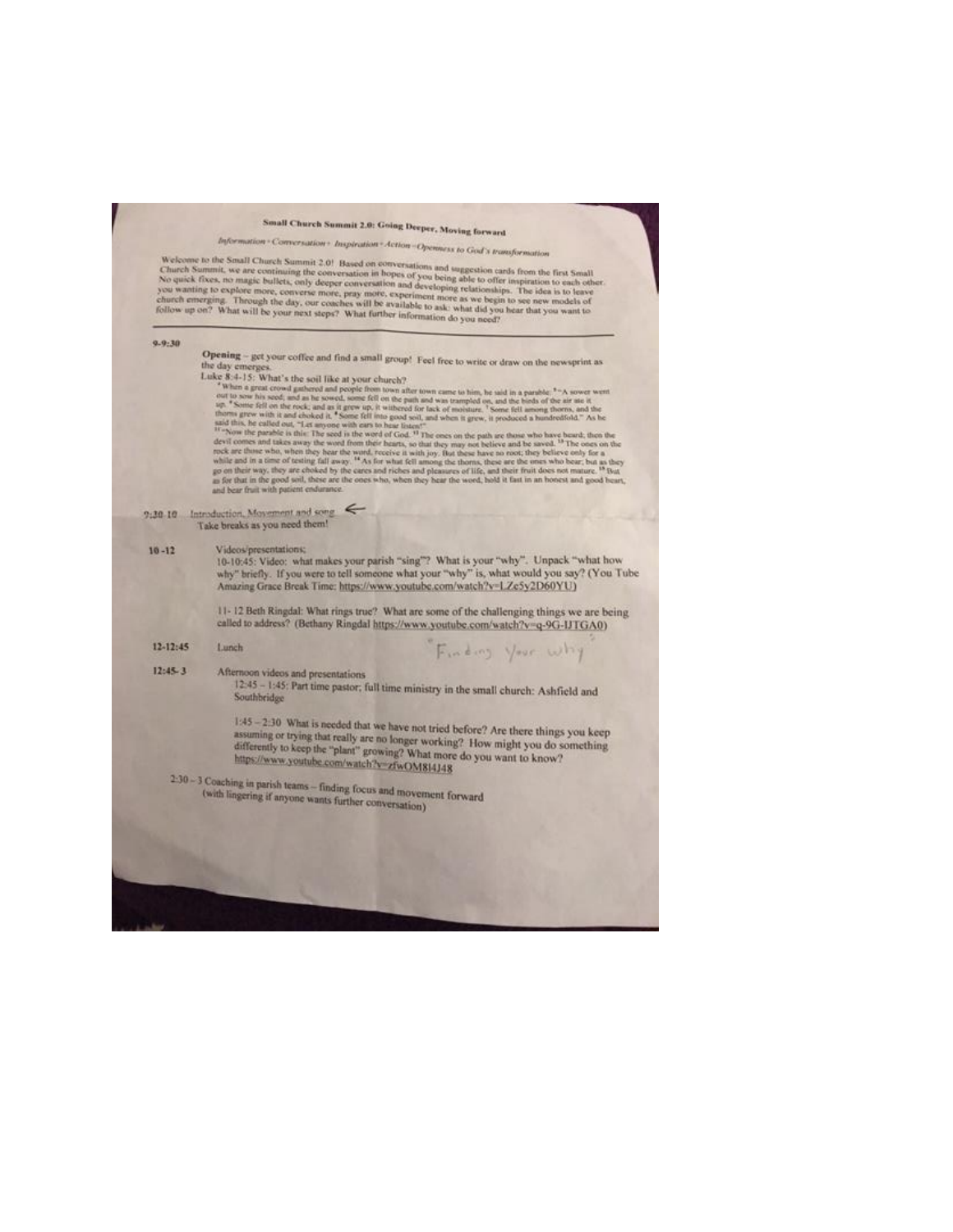What is the soil like at our churches? This was the opening exploration question at the second small church summit held on September 28th at [All Saints Episcopal Church, in South](https://maps.google.com/maps?hl=en&q=All%20Saints%20Episcopal%20Church%2C%207%20Woodbridge%20Street%2C%20%20South%20Hadley%2C%20MA%2001075%20Sat%2C%20September%2028%2C%202019&source=calendar) Hadley. Is it fertile? Is it more like the rocky soil where seeds fall but cannot root? In the discussion, I heard people say that the soil of their parish is fertile, others said that theirs could be fertile with help, or that it has been fertile in the past but lacks something now. It certainly is something we can and should think about. We also heard from people who said that they have been successful at turning their parishes around. At one parish, a labyrinth was built, very small and plain, but the parish and community have rallied around it, planting flowers and causing interest in the parish and new growth. This story reminded me of the response Chiro got to his empty house lot garden on Worcester Street. On the other hand, I got the impression that some parishes are looking for ways to loosen the soil of their parish, to allow roots to dig in and spread. One suggestion we did hear several times throughout the day was to make an effort to include people who need to be invited to church and to repeat invitations more than once. Several participants repeatedly shared the fact that they observed that congregations (not necessarily Episcopal ones) seemed to grow because they went out of their way to ask others to come to services; they made a great effort to go outside and beyond their comfort zones.

The next part of the meeting, was an "Introduction in movement and song" led by The Reverend Jenny Gregg (who leads the outdoor ministry, [Cathedral of the Beloved](https://www.facebook.com/Cathedral-Pittsfield-1598086980433959/) in Pittsfield), which I found quite inspirational. Jenny had us stand and move and stretch, an exercise which culminated in having us all reach skyward like the branches of trees, while our feet were planted firmly on the floor like the roots we had previously been discussing. This was another thing that emphasized to me that growth can only take root when the soil is willing to let it. If the ground is unyielding and refuses to let new roots penetrate, plants have no option but to wither and die. Jenny led us in song at the end of this process, a song which was taught using a call & response technique. Sadly I was participating and not able to take notes. Now of course I cannot remember it, so I plan to send an email to her to get the words, or at least the title of the song.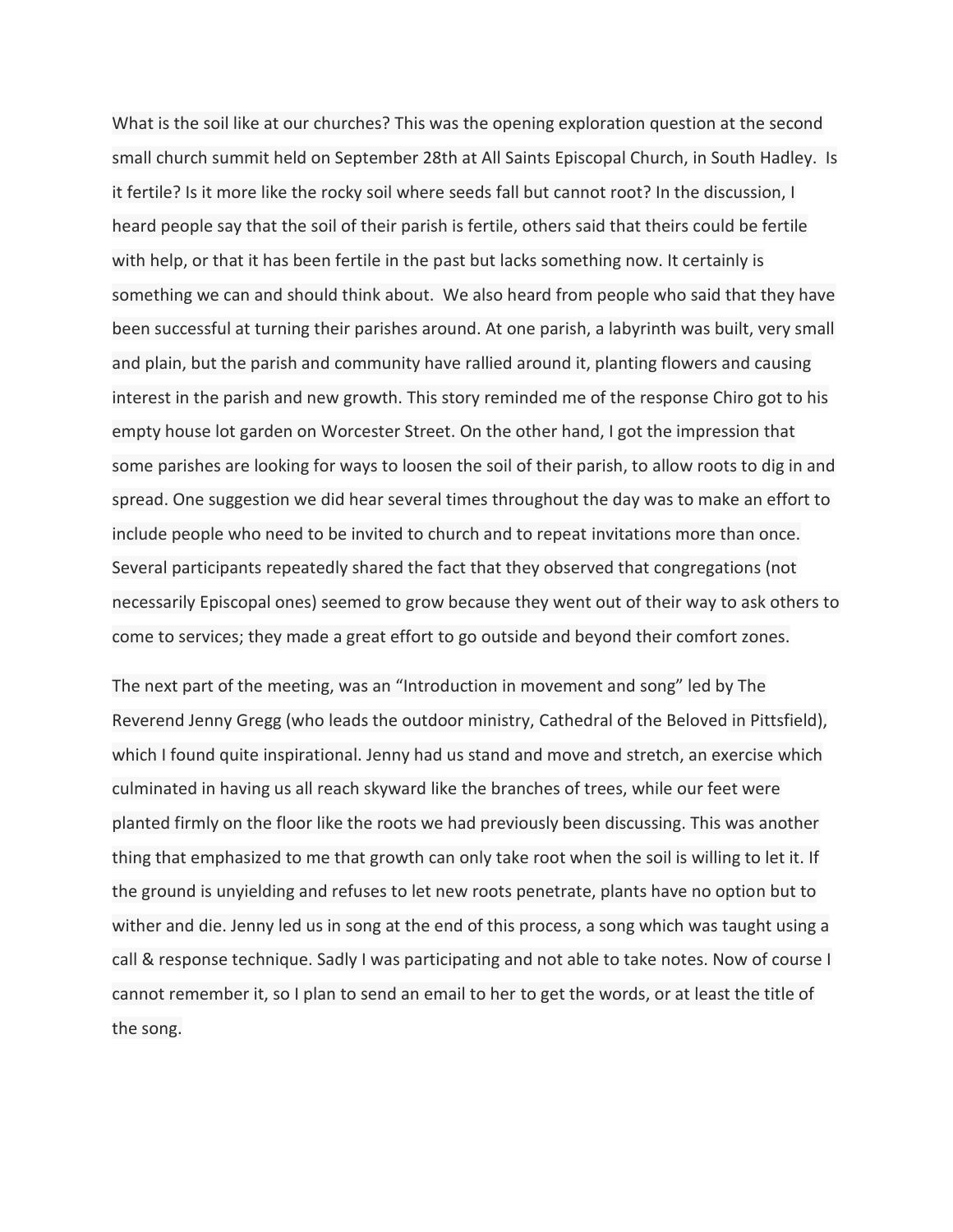The next segment of the program, was "What Makes Your Parish 'Sing'? What is your 'Why'?" consisting of a *You Tube* video entitled "Know Your Why," by the comedian, Michael Jr., who interrupts his acts with a segment called "[Break Time](https://www.youtube.com/watch?v=LZe5y2D60YU)". If you have time look this/him up you will learn that while Michael J is in Winston-Salem, NC to perform, he meets "a high school music director with a voice that steals the show"

[\[https://www.youtube.com/watch?v=LZe5y2D60YU\]](https://www.youtube.com/watch?v=LZe5y2D60YU). It is enlightening and amazing, and clearly illustrates the difference between knowing what you want to do and feeling why you want to do it.

After the big group presentation we once again broke up into smaller groups for a discussion of our personal whys? Why are we attending a meeting about growing our parishes? Why are we here? ... as individuals and as parish representatives? At one time we stated that our why was to be the "hands and feet of Jesus on Hamilton Street." Nancy expressed the thought that maybe we need to rethink that. [what did you say Nancy? I cannot remember.] Mainly we went around the group trying to narrow down our personal whys. It was eye opening and provocative, being caused to think about things that are complicated in many respects. Again we gathered as a large group, this time to view a You Tube video of a presentation, "Insights for the New Reformation" | Bethany Ringdal | TEDxGustavusAdolphusCollege.

[\[https://www.youtube.com/watch?v=q-9G-IJTGA0\]](https://www.youtube.com/watch?v=q-9G-IJTGA0). Ringdal began by using a story of her grandfather's life to describing the issue of parishes that are still reliving their glory days, and hoping those days of monetary and population prosperity will return. She provided some statements and statistics that might be seen as cruel, but expresses the hope that we might see past them to the opportunity they are hiding – an opportunity to get back to the path that Jesus himself might want us to tread. She reminds us that Christianity began as a subversive message in a tiny corner of an empire that was ultimately adopted by the powerful and became equally powerful, wealthy, and mainstream. Today with that power and dominance dying, where do we turn next?

This was a good presentation, even though it is also a very painful message to hear. I agree with her, but at the same time I liked how her basic premise is that the church should remember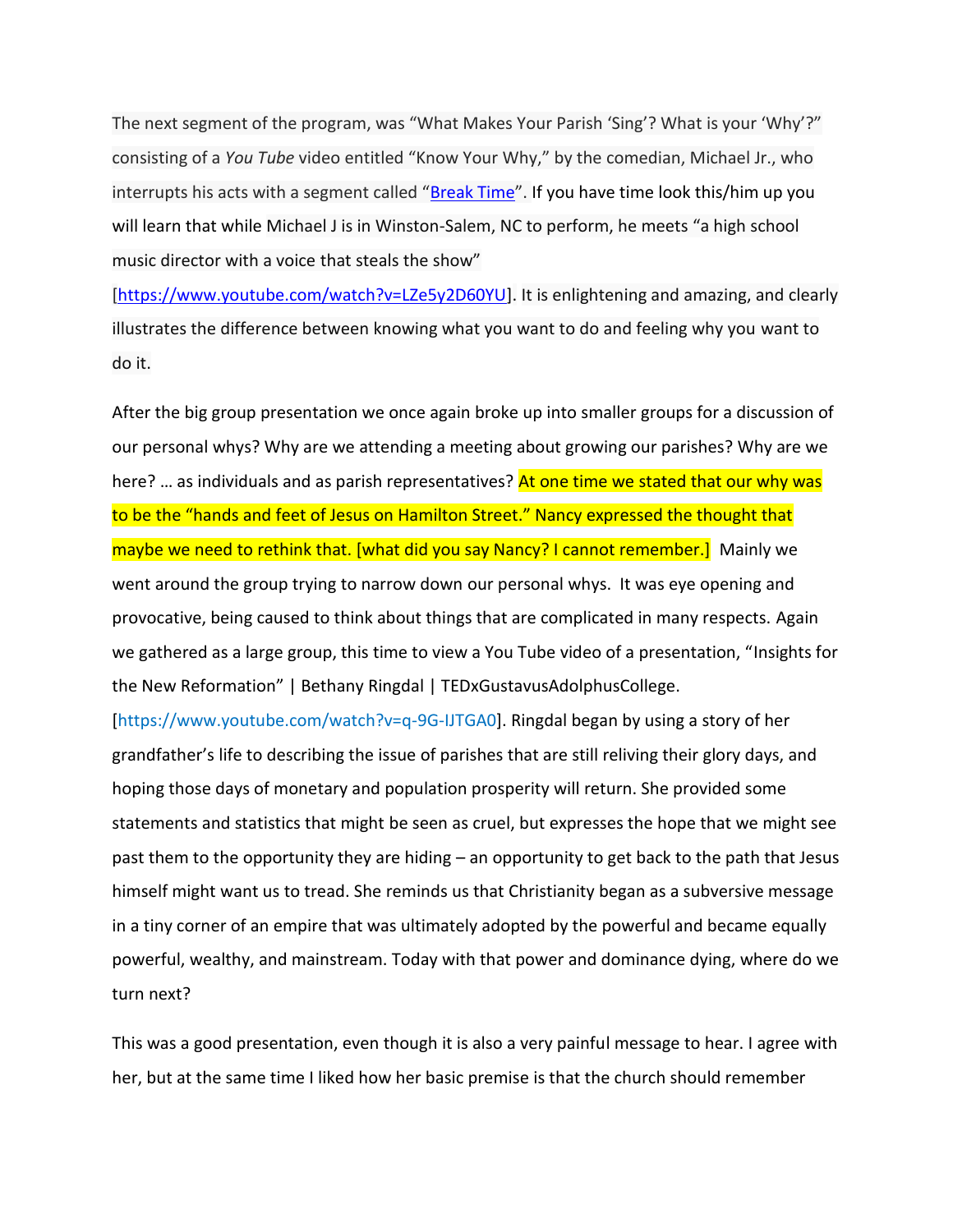that following Christ is not the path of dominance, wealth, and social prestige. She sees the church losing this dominance and social prestige as an opportunity for us to reclaim the original message of Christ: wholeness is the most desirable state, the broken can be healed, we are invited into the restoration of the world to wholeness, we are invited to walk the countercultural way of Jesus, and we are free to fail because God's promise comes with the message of unconditional love. We are free from judging ourselves and others. We can love our neighbors because they are loveable. We can live deep and wide. We can learn to trust God to lead us on the path to a new and different vision of church.

After this video we again broke into discussion groups which were a bit more controversial. I think the presentation was more distressing and we had all been affected by different points Ringdal made. [John and Nancy if you can remember any specific comments or ideas that came out of this discussion I would appreciate it  $-1$  know that in our group my feminist ideas kind of took over, and I remember that one of the men in our group had quite a bit to say – I believe he was also clergy – it was almost like he was chastising us for previous ideas in the earlier discussions – I didn't quite understand all he said, but it seemed to put a damper on the rest of the talk]

After lunch came the two presentations, Holy Trinity's presentation by John of Tamsin's Pecha Kucha slides, and the presentation by the group from Ashfield who have a 10 hour a week pastor, Vicki Ix (who also works for the diocese). Vicki only deals with clergy/liturgical tasks with some oversight of Buildings and Grounds. The rest of the parish needs are handled by teams of parishioners. (This seemed a useful way to handle parish responsibilities). Parishioners should be the ones who deal with day to day needs, and it seemed like an excellent idea that they do it as "teams," not as an individual who has to shoulder a responsibility until he/she is burned out and someone else has to take over.

Finally the last exercise of the day was a video about keeping a potted plant growing. What might we do differently to keep the plant that is our parish alive and growing? Water. Pot size, nutrients, etc. Is it always the same answer or should it always be the same answer to promote growth as we move through the stages of parish life and growth? How can we balance the